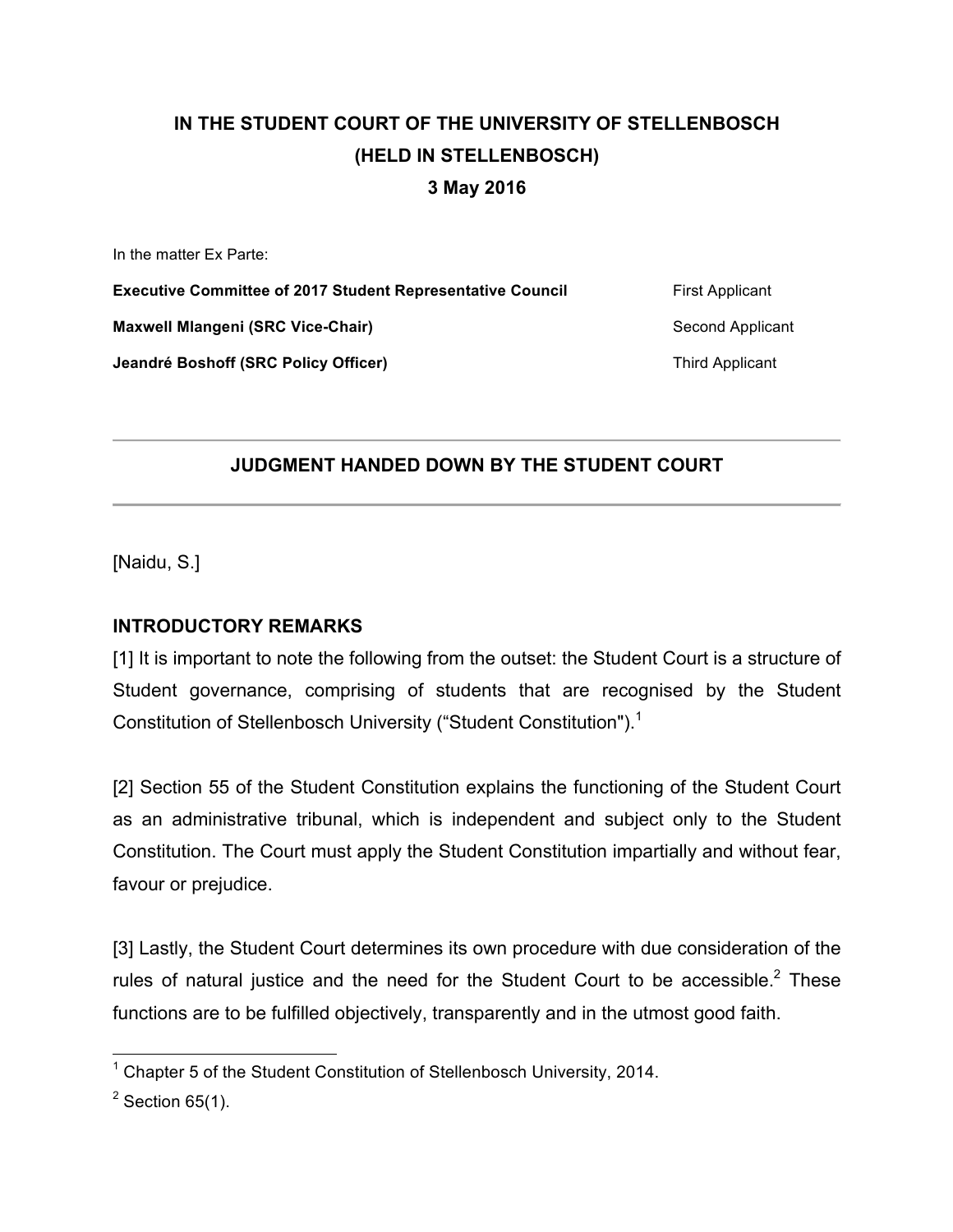#### **FACTS OF THE CASE**

[4] The Student Representative Council ("SRC") was elected on 21 February 2017, and their term commenced on that date. According to section 21 of the Student Constitution, student representatives for various institutional bodies must be elected as soon as possible, to ensure that the voices of students are heard in matters which affect them. This constitutional obligation was not fulfilled as the 2017 Election process had been marred with protracted litigation. In addition the process to appoint the Election Convener had to be reviewed according to the inherent powers of the SRC in section 18 of the Student Constitution. Due to contextual challenges, the SRC failed to appoint an Election Convener by 31 March 2017 as prescribed under section 92(6) of the Student Constitution.

#### **APPLICABLE LAW**

[5] There is current uncertainty regarding the validity of the Student Constitution (Version 2.4). The Court, however, finds it unnecessary in this matter to decide whether Version 2.2 or 2.4 of the Student Constitution is applicable. The reason provided by the Court is that there is no discrepancy, in the sections relevant to this matter, between either of the proposed constitutions. The substance, relating to the current matter, of both versions is the same. As a result no reason exists to believe that the substance of the sections has changed. For ease of reference, the Court will use the numbering of the 2014 Constitution (Version 2.4).

#### **APPLICATION OF THE LAW TO THE FACTS**

[6] The Executive Committee of the SRC is responsible for appointing an Election Convener and must, with the Office of the Directory of the Centre of Student Structures and Communities or his or her nominated alternative, appoint an Election Convener before the end of March in terms of section 92(6) of the Student Constitution. This constitutional obligation was not fulfilled within the prescribed time period and remains, to date, unfulfilled.